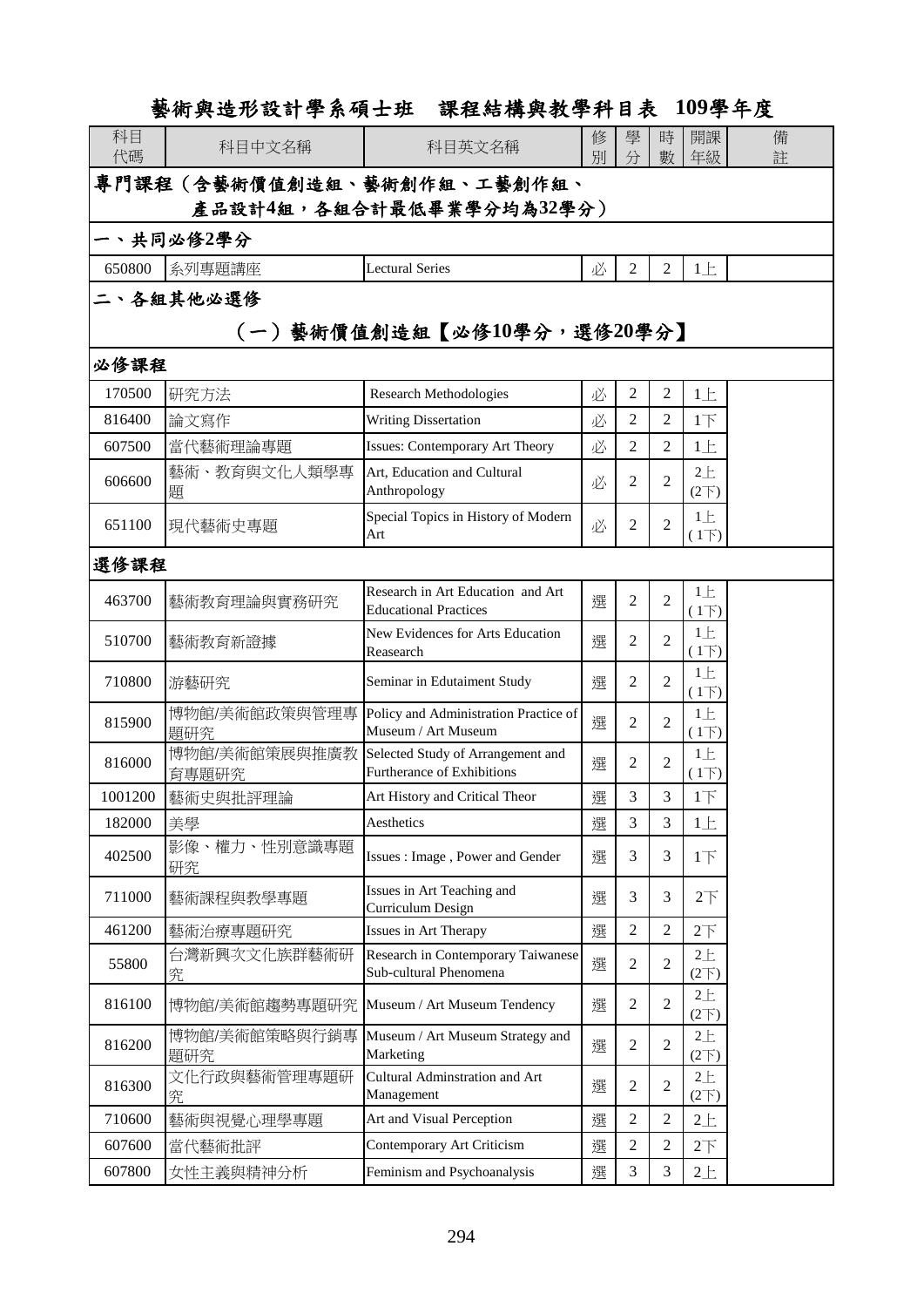|          |                             | 铢在陆傅兴教字秆日衣 IVY字干及                                                      |        |                |                |                   |                    |
|----------|-----------------------------|------------------------------------------------------------------------|--------|----------------|----------------|-------------------|--------------------|
| 科目<br>代碼 | 科目中文名稱                      | 科目英文名稱                                                                 | 修<br>別 | 學<br>分         | 時<br>數         | 開課<br>年級          | 備<br>註             |
| 651000   | 台灣大型展覽之策展專題研<br>究           | Curatorial Studies in Large-Scale<br>Exhibitions in Taiwan             | 選      | $\overline{2}$ | $\overline{2}$ | 2E                |                    |
| 651200   | 網路空間與新媒體藝術                  | Cyberspace and New Media Art                                           | 選      | 3              | 3              | $2 +$             |                    |
| 816500   | 藝術展演                        | <b>Exhibition Practicum</b>                                            | 選      | 2              | $\overline{2}$ | 2 <sup>T</sup>    |                    |
| 816600   | 攝影史與攝影專題                    | History of Photography and Research<br>on Photography                  | 選      | 3              | 3              | 2 <sup>T</sup>    |                    |
|          | 跨組、院 (所) 選修                 | (Cross-Program Registration)                                           | 選      | 6              |                |                   | 至多得跨選6學<br>分,且選課前經 |
|          | 跨校選修                        | (Cross-School Registration)                                            | 選      |                |                |                   | 主任同意方可計<br>入畢業學分。  |
|          |                             |                                                                        |        |                |                |                   |                    |
|          |                             | (二)藝術創作組、工藝創作組【必修14學分,選修16學分】                                          |        |                |                |                   |                    |
| 必修課程     |                             |                                                                        |        |                |                |                   |                    |
| 711200   | 創作論述方法                      | Methods of Creation Statement                                          | 必      | 2              | $\overline{2}$ | 1E                |                    |
| 312700   | 創作工作室/媒材研究(一)               | Studio: Medium and Media I                                             | 必      | $\mathfrak{2}$ | 3              | $1 \pm$           |                    |
| 312100   | 創作工作室/形式研究(一)               | Studio: Form Study I                                                   | 必      | 2              | 3              | 1E                |                    |
| 312400   | 創作工作室/空間研究(一)               | Studio: Art as a Space System I                                        | 必      | $\overline{c}$ | 3              | 1E                |                    |
| 049400   | 台灣文化史                       | Taiwan Cultural History                                                | 必      | 2              | $\overline{2}$ | 1E                |                    |
| 313000   | 創作工作室/語言研究(一)               | Studio: Art as Sign System I                                           | 必      | $\overline{c}$ | 3              | 2E                |                    |
| 311800   | 創作工作室/主題研究(一)               | Thematic Elaboration I                                                 | 必      | $\overline{c}$ | 3              | $2+$              |                    |
| 選修課程     |                             |                                                                        |        |                |                |                   |                    |
| 607500   | 當代藝術理論專題                    | Contemporary Art Theory                                                | 選      | $\overline{c}$ | $\overline{2}$ | 1E                |                    |
| 0924300  | 物質文化                        | Material Culture                                                       | 選      | 2              | 2              | $1\top$           |                    |
| 994500   | 釉藥與窯爐專題研究                   | Issues: Glaze and Kiln                                                 | 選      | 2              | 3              | 1 <sub>l</sub>    |                    |
| 607600   | 當代藝術批評                      | Contemporary Art Criticism                                             | 選      | $\overline{c}$ | $\overline{c}$ | 2E                |                    |
| 962400   | 創作觀念與實務                     | Theory and Practice of Studio<br>Making                                | 選      | 2              | 3              | $2 +$             |                    |
| 312800   | 創作工作室/媒材研究(二)               | Studio: Studio: Medium and Media II                                    | 選      | 2              | 3              | $1\overline{1}$   |                    |
| 312200   | 創作工作室/形式研究(二)               | Studio: Form Study II                                                  | 選      | 2              | 3              | $1\overline{1}$   |                    |
| 312500   | 創作工作室/空間研究(二)               | Studio: Art as Space System II                                         | 選      | $\overline{c}$ | 3              | $1\overline{F}$   |                    |
| 313100   | 創作工作室/語言研究 (二)              | Studio: Art as Sign System II                                          | 選      | 2              | 3              | 2 <sup>T</sup>    |                    |
| 311800   | 創作工作室/主題研究 (二)              | Thematic Elaboration II                                                | 選      | $\overline{c}$ | 3              | 2 <sup>T</sup>    |                    |
| 816700   |                             | 創作工作室/跨領域影像研究 Studio: Study in Trans-disciplinary<br>Digital Imaging I | 選      | 2              | $\overline{2}$ | $1\top$           |                    |
| 816800   | 創作工作室/跨領域影像研究<br>$(\equiv)$ | Studio: Study in Trans-disciplinary<br>Digital Imaging II              | 選      | 2              | $\mathbf{2}$   | 2E                |                    |
| 015000   | 工藝設計專題研究                    | Issues in Craft Design                                                 | 選      | 2              | $\overline{2}$ | $1\overline{1}$   |                    |
| 258200   | 專題設計與製作                     | Design and Production                                                  | 選      | $\overline{c}$ | 3              | 2E                |                    |
| 816500   | 藝術展演                        | <b>Exhibition Practicum</b>                                            | 選      | 2              | $\overline{2}$ | $2 +$             |                    |
| 962300   | 3D電腦繪圖                      | 3D Computer Drawing                                                    | 選      | 2              | 3              | 2 <sup>T</sup>    |                    |
| 962500   | 產品策略與分析                     | Product Strategy and Analysis                                          | 選      | 2              | $\mathfrak{Z}$ | 2E<br>$(2\nabla)$ |                    |

## **新征命斗形共生、谢多万!计 理但外进物址就创口主 100與左立**